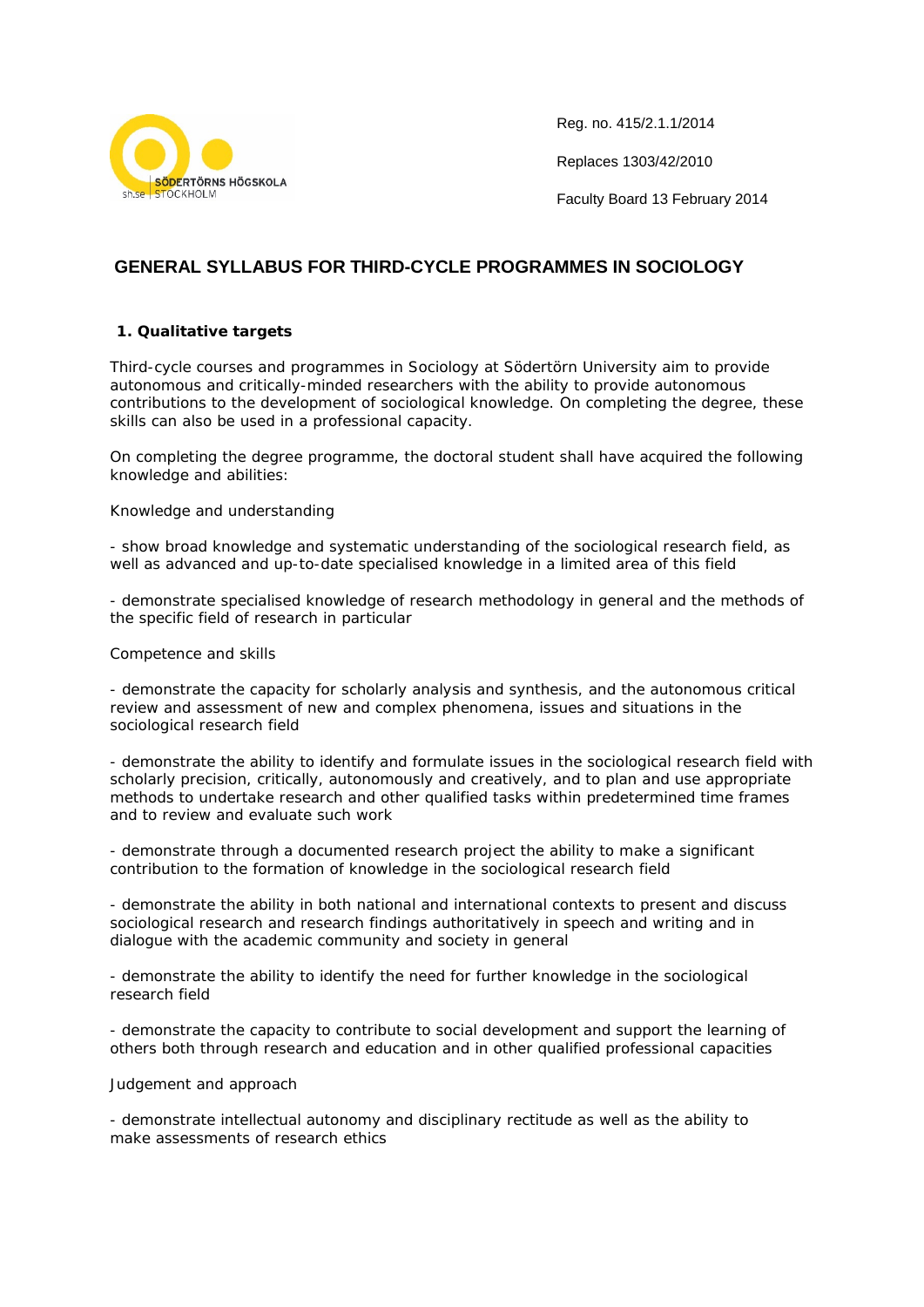- demonstrate specialised insight into the possibilities and limitations of science, its role in society and the responsibility of the individual for how it is used

#### Thesis

For a doctoral degree, the doctoral student must have been awarded a pass grade for a documented research project in Sociology (doctoral thesis) of at least 165 credits.

For the Degree of Licentiate, the doctoral student shall:

### *Knowledge and understanding*

- demonstrate knowledge and understanding in the sociological research field, including current specialist knowledge in a limited area of this field

- demonstrate good familiarity with research methodology in general and the methods of sociological research in particular

#### *Competence and skills*

- demonstrate the ability to critically, autonomously and creatively identify and formulate issues with scholarly precision in the sociological research field

- demonstrate the ability to plan and use appropriate methods to undertake a research project and other qualified tasks within predetermined time frames in order to contribute to the formation of knowledge as well as to evaluate this work

- demonstrate the ability in both national and international contexts to present and discuss sociological research and research findings in speech and writing and in dialogue with the academic community and society in general

- demonstrate the skills required to participate autonomously in research and development work and to work autonomously in some other qualified capacity

# *Judgement and approach*

- demonstrate the ability to make assessments of ethical aspects in their own research

- demonstrate insight into the possibilities and limitations of science, its role in society and the responsibility of the individual for how it is used

- demonstrate the ability to identify a personal need for further knowledge and take responsibility for their academic development within the sociological research field

### Thesis

For a Licentiate degree the doctoral student shall have been awarded a pass grade for an academic paper in Sociology (licentiate thesis) of at least 75 credits.

#### Local intended learning outcomes

In addition to the intended learning outcomes for the licentiate and doctoral degrees, after completing the degree programme the third-cycle student shall

– demonstrate broad knowledge in the area of Politics, Economy and the Organisation of Society (knowledge and understanding)

– be able to autonomously apply this knowledge in the analysis of an area that is relevant to the subject (competence and skills)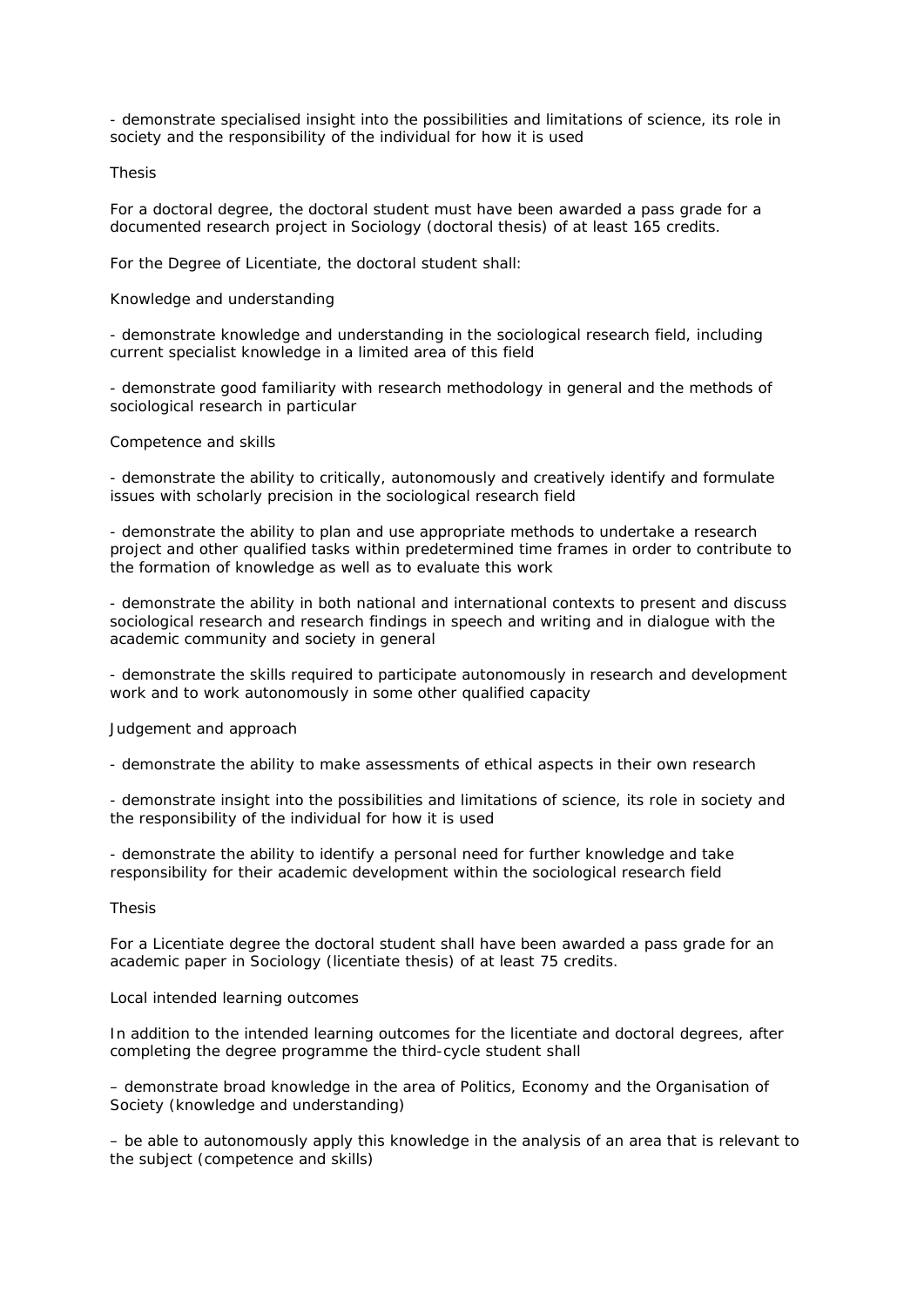# **2. Entry requirements**

A person is eligible for third-cycle education if they fulfil the general entry requirements and the specific entry requirements. The applicant must also be assessed as possessing the necessary capability to complete the programme.

# *2.1 General entry requirements*

A person meets the general entry requirements for third-cycle courses and study programmes if they

• have been awarded a second-cycle qualification,

• fulfilled requirements for courses comprising at least 240 credits of which at least 60 credits were awarded in the second-cycle, or

• acquired substantially equivalent knowledge in some other way in Sweden or abroad.

The Faculty Board may permit an exemption from the general entry requirements for an individual applicant, if there are special grounds.

# *2.2 Specific entry requirements*

A person meets the specific entry requirements if they have knowledge equivalent to 90 credits in Economics and a pass grade on a Master's level degree project in Economics, or have acquired equivalent knowledge abroad or through a previously awarded degree. If there are special grounds, the Faculty Board may permit an exemption from the specific entry requirements for an individual applicant.

# **3. Admission and selection**

Applications for admission to a third-cycle programme shall be submitted to Södertörn University. Admission regulations are stated in the Regulations for Third-Cycle Education at Södertörn University.

A curriculum vitae shall be appended to the application, as well as the texts and other documents that the applicant wishes to refer to and, where relevant, a short plan for the proposed thesis.

Admissions to third-cycle courses and programmes shall, except in exceptional circumstances, take place collectively. This not only applies to doctoral studentships, but also to other forms of doctoral positions. This is a procedure that promotes competition and strengthens the applicants' legal certainty.

Before deciding on admissions to third-cycle education, the subject's supervisory staff shall assess:

- the applicant's merits and competence,
- the quality of the individual research project,
- the suitability and feasibility of the individual research project as a doctoral project,
- the funding plan,
- whether issues of research ethics have been considered, and

• whether sufficient collected supervisory capacity exists to provide good and professional guidance and relevant expertise.

In addition to the entry requirements, admissions to third-cycle education are based primarily on the assessed ability to benefit from third-cycle studies.

On assessing the ability to benefit from the programme, special emphasis is placed on merits and the competence displayed in previous academic works (essays or articles). Based on the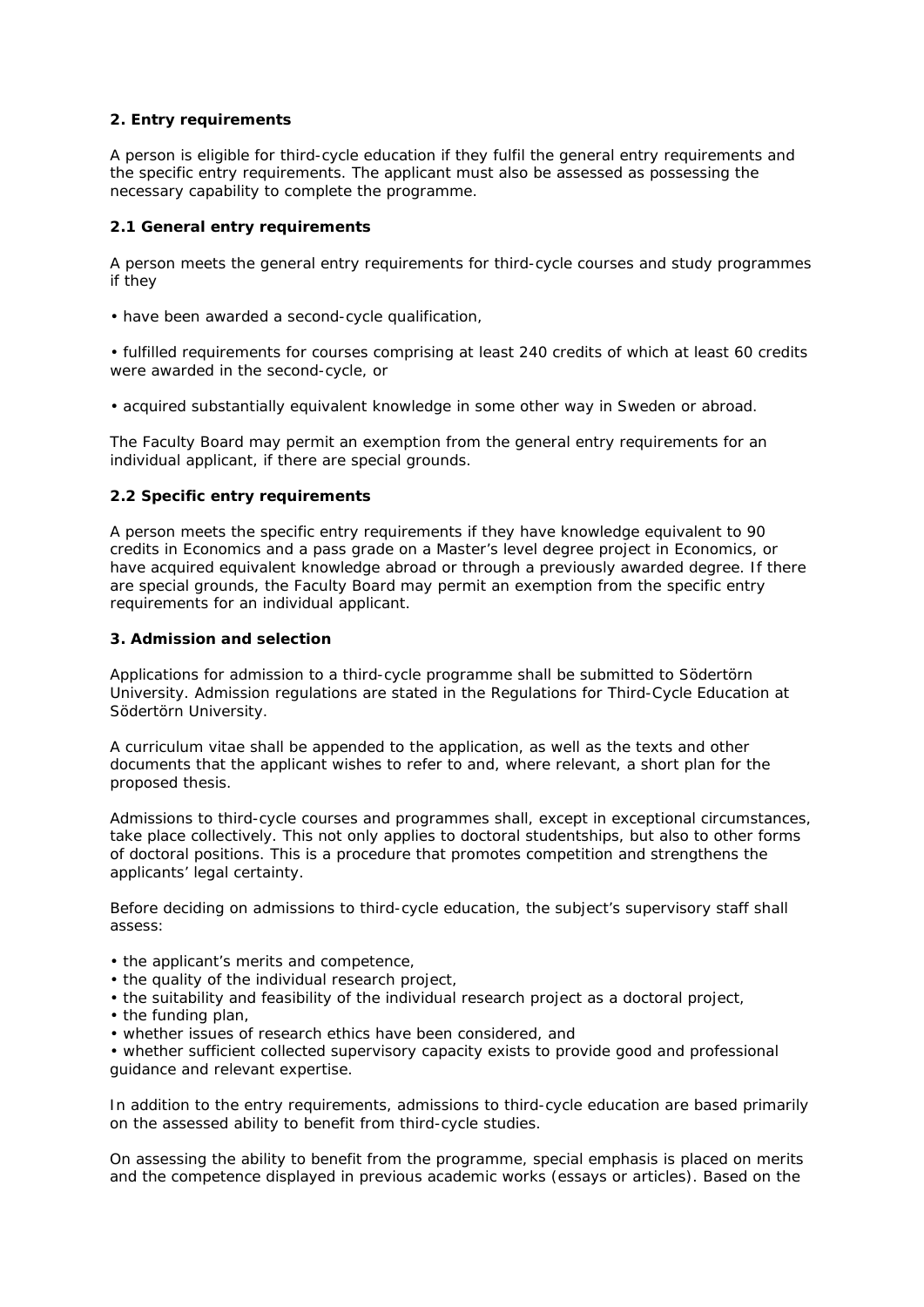essays (where relevant), the plan and other documentation, the autonomy and originality of the problem's formulation and analysis are assessed, as are the ability to problematise, theoretical and methodological awareness, systematics and stringency, scholarly maturity, critical approach and previously proven ability to comply with deadlines. Priority is given to the underrepresented gender in cases where merits are otherwise equal.

In association with admission to BEEGS, the research plan will also be assessed according to its links to the graduate school's specific geographic area; its focus on the Baltic states or Eastern Europe.

Supervisory staff shall also, before proposing candidates for admission, assess whether issues of research ethics have been addressed, the proposed time plan and funding plan, whether the total supervisory competence can be considered adequate to provide good, professional supervision and the relevant expertise, and whether the doctoral student has understood what is entailed in third-cycle education at Södertörn University. In addition, the supervisory staff should consider the candidate's desire and ability to participate in and actively contribute to the subject's research environment.

The actual review and selection of the applicants is organised via the subject's supervisory staff. At a preparatory stage the staff can conduct a review of the applicant's formal merits and qualifications in a working group that is appointed by the subject's supervisory staff. Where relevant, this working group cooperates with the graduate school, BEEGS, or person responsible for the project that has proposed admission using project funding. The working group also conducts a check of the candidate's formal qualifications. As work progresses, it is reported to the supervisory staff. The group then produces a written proposal for a ranking of the applicants, with reasoning.

The supervisory staff then process the issue. The applicants are selected using the selection criteria given above, and the staff rank a limited number of applicants in a leading group. A representative of the doctoral students in the subject may be present during this process.

When a leading group of applicants is apparent, interviews should be conducted. These provide the opportunity for the supervisory staff to gather additional information. The primary aim of the interviews is to familiarise the applicant with the research environment in subject and the research area.

An individual study and funding plan is drawn up when the doctoral student commences their employment. A proposal is also made regarding the principal supervisor and other supervisor, which is confirmed by the supervisory staff at the end of the doctoral student's first semester. Note that the supervisory staff, after consultation with the doctoral student, may later appoint another supervisor. When this process is complete, the final proposal is submitted to the body decided upon by the Faculty Board.

# **4. The main content of the programme**

The third-cycle programme in Sociology that concludes with a doctoral degree covers four years of full-time study and has a course component worth 75 credits and a doctoral thesis of 165 credits.

The course component is organised so that 45 credits (52.5 credits for doctoral students admitted to BEEGS) are compulsory courses and 30 credits are elective courses (22.5 credits for doctoral students admitted to BEEGS).

# *Compulsory courses*

The compulsory courses consist of a number of courses common to the research area (37.5 credits) and subject-specific courses (7.5 credits):

Research Design (7.5 credits)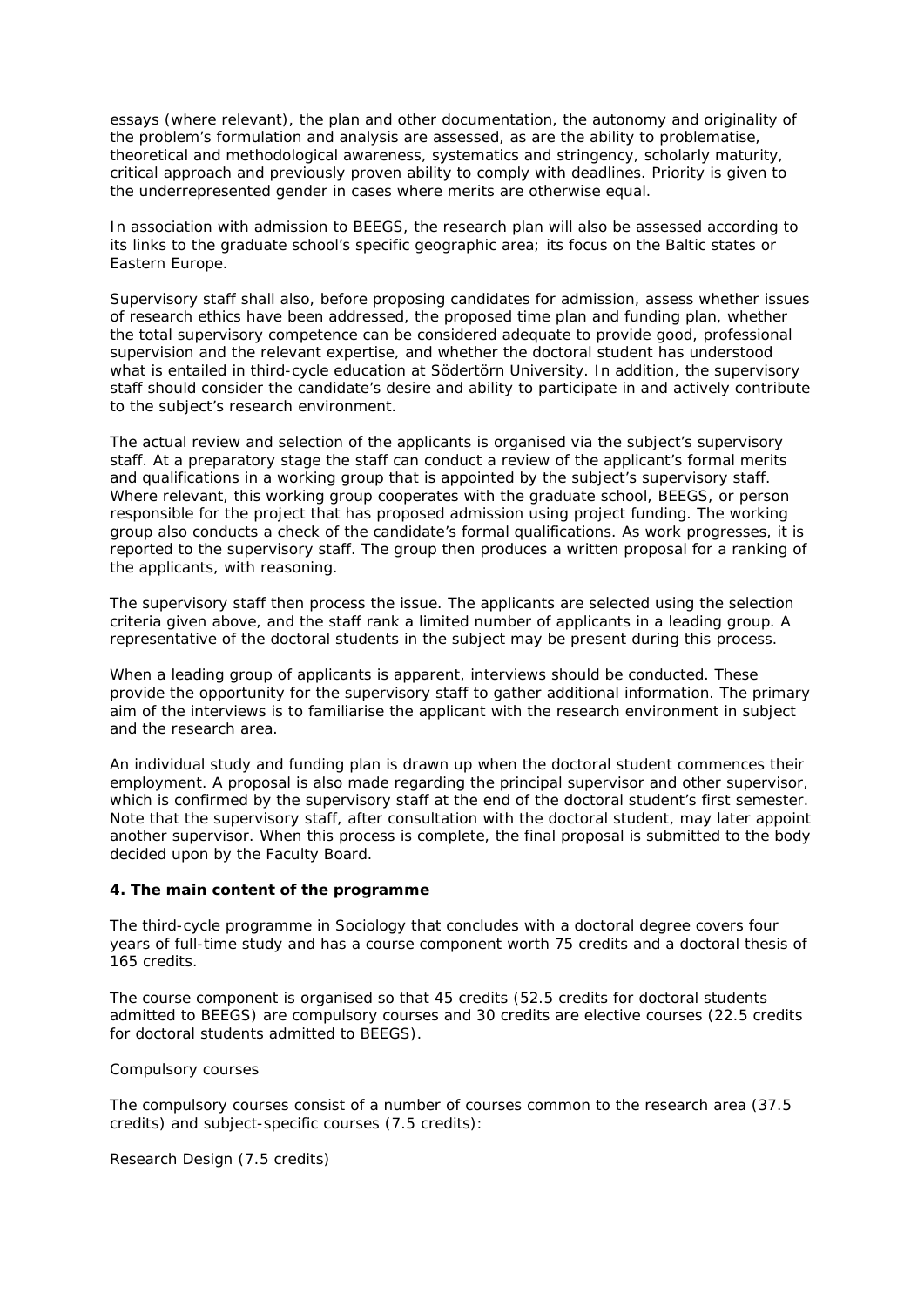Truth, Construction and Subjectivity: Contemporary Issues in the theory of Scientific Knowledge (7.5 credits)

Organisations and institutions (7.5 credits)

Qualitative Research Methods (7.5 credits)

Quantative Research Methods (7.5 credits)

Compulsory courses are offered by third-cycle Sociology:

Sociological Theory (7.5 credits)

Doctoral students admitted via BEEGS have an additional compulsory course, namely Contemporary Research into the Baltic Sea Region and Eastern Europe (7.5 credits).

### *Elective courses*

Elective courses in decided in consultation with the supervisor. They can be studied at other higher education institutions (HEI) in Sweden or abroad, or as special courses at the home HEI. The courses on offer also include the doctoral courses that are offered at BEEGS by international visiting researchers. In addition, some of these courses will be taught by teachers from one or more of the subjects included in the research area.

Elective courses worth no more than 15 credits can also be studied through independent study, adapted to the till thesis' theme, which is decided in consultation with the supervisor and the person responsible for third-cycle studies.

# **5. Programme design**

At third-cycle level, courses and thesis work shall be undertaken in parallel. Even if the first year is dominated by courses, the doctoral student shall start work on their thesis at an early stage. The doctoral student shall participate in higher seminars as part of their programme. A thesis plan shall be presented during the first year. After this, the doctoral student shall present at least one seminar per year. The doctoral student shall conduct ongoing discussions with their supervisor about how studies are progressing.

Two supervisors are appointed for each doctoral student, of which one shall be the principal supervisor and have primary responsibility for the doctoral student's studies – including work on the thesis – and one other supervisor. If necessary, additional supervisors may be appointed. The principal supervisor shall normally be employed at Södertörn University. The supervisors shall have doctorates and the principal supervisor shall have a level of competence equivalent to associate professor. At least one of the doctoral student's supervisors shall have completed supervisor training.

A doctoral student who so requests shall be allowed to change supervisor. There is no need to provide a reason for the request.

An individual study plan shall be drawn up for each doctoral student. The individual study plan shall include a time plan for the doctoral student's education, information about how the doctoral student's supervision is organised, a description of the other obligations that the doctoral student, supervisors and school (or BEEGS) have during the period of study, and what is otherwise necessary for studies to be conducted in an effective manner.

The individual study plan is reviewed at least once per year by the subject's head of thirdcycle studies in consultation with the supervisory staff. During the review, supervisors provide information about how studies are progressing. After consultation with the doctoral student and supervisors the supervisory staff may propose changes to the individual study plan. The revised study plan is presented to the research area's steering group and the Faculty Board.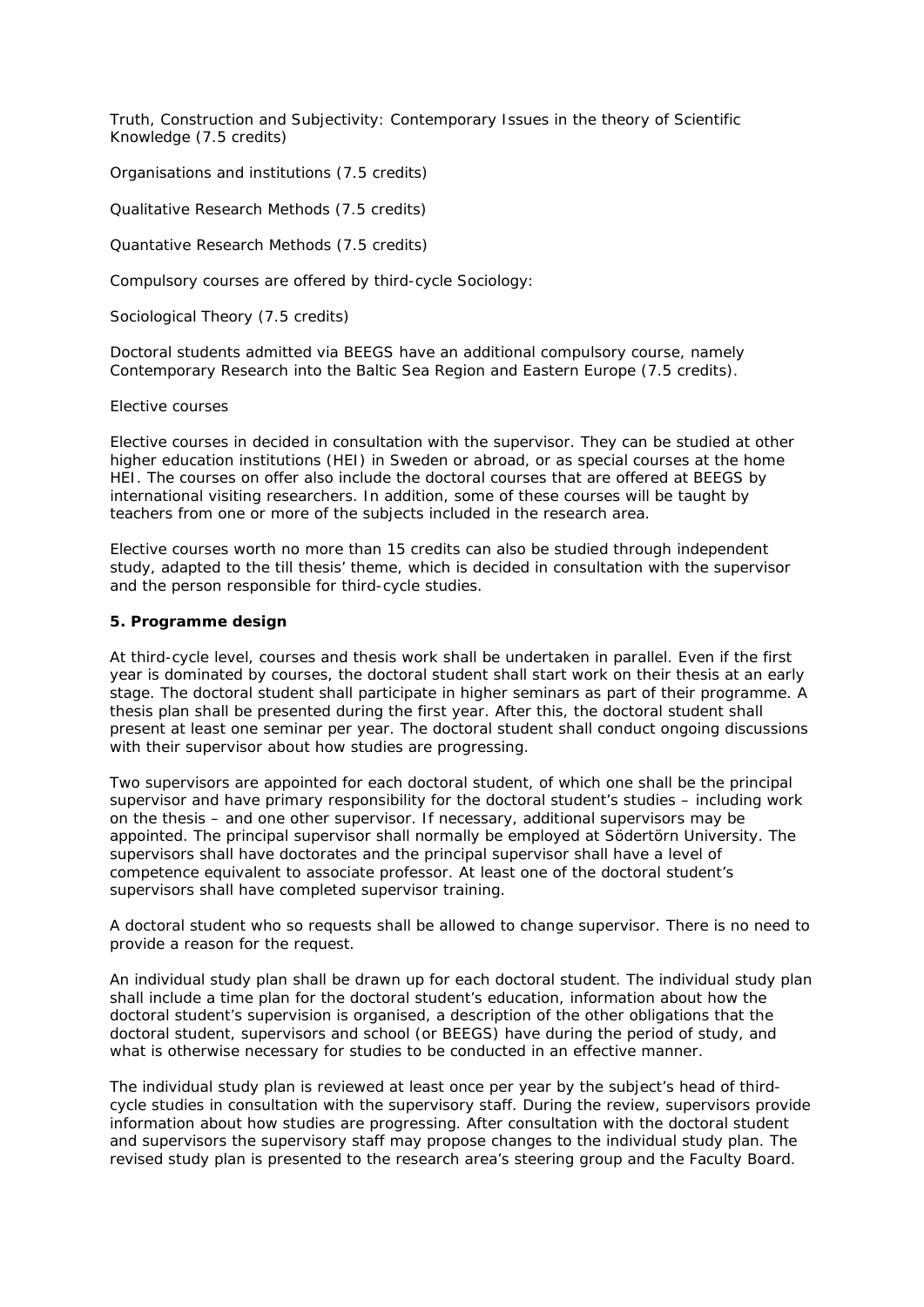The subject's head of third-cycle studies, the head of subject and the head of school shall certify in writing that they have read the individual study plan and the changes made to it.

Doctoral students are entitled to supervision during the period their studies are funded, unless the vice-chancellor has decided otherwise with reference to the Higher Education Ordinance.

The period of study may only be extended if there are special grounds for doing so. Such grounds may be leave of absence because of illness, leave of absence for service in the defence forces or an elected position in a trade union or student organisation, or parental leave.

A doctoral student may participate in work at the school to no more than 20% of their total study period. The doctoral student shall be compensated for this with the equivalent extension to their period of study. The doctoral student is also expected to contribute to common activities at the school.

A final seminar, with a faculty examiner, covering all parts of the thesis shall be held towards the end of work on the thesis.

Towards the end of work on the thesis, the supervisory staff appoint a group of reviewers who, along with the supervisors, review the script of the thesis and assess whether it is ready to be presented at a public defence.

### **6. Examination**

Each third-cycle course concludes with a written or oral examination. The examination can receive one of the following grades: Pass or Fail. The grade shall be determined by a teacher specially nominated by the head of subject (the examiner). The following categories of teachers may be appointed as an examiner in third-cycle education: Professor and permanently-employed associate professors and senior lecturers. The same teaching categories are included in the subject's supervisory staff.

A doctoral student who has completed third-cycle courses at another unit at the university may, after admission, request a credit transfer for these after approval by the subject's head of third-cycle studies and after consultation with their supervisors. The same applies to courses offered at the university or courses organised at another faculty at another HEI. Credit transfer for courses shall be approved by the subject's head of third-cycle studies validated by the body/bodies decided by the Faculty Board.

Credits can be transferred for courses at second-cycle level worth no more than 30 credits.

A doctoral thesis shall be either a unified and coherent scholarly work (monograph) or a compilation thesis that consists of academic papers, an introduction and summary that form summarising chapter.

At least one of the papers in a compilation thesis shall be accepted for publication in a peer review journal. Other contributions shall be reviewed in a scholarly form. However, just as with monograph theses, it is the overall assessment of the compilation thesis' scholarly quality that is the determining factor.

Theses and papers in compilation theses that are authored by several people may only be approved for licentiate or doctoral degrees if it is possible to differentiate the author's contributions.

The subject and language of the thesis are decided in consultation with the supervisors. A summary in English should be appended to a thesis in Swedish.

The doctoral thesis shall be presented and defended orally in public. The time and place for the public defence is decided by the vice-chancellor. It must take place during a semester. A decision regarding an exemption for a public defence in another place or at another time is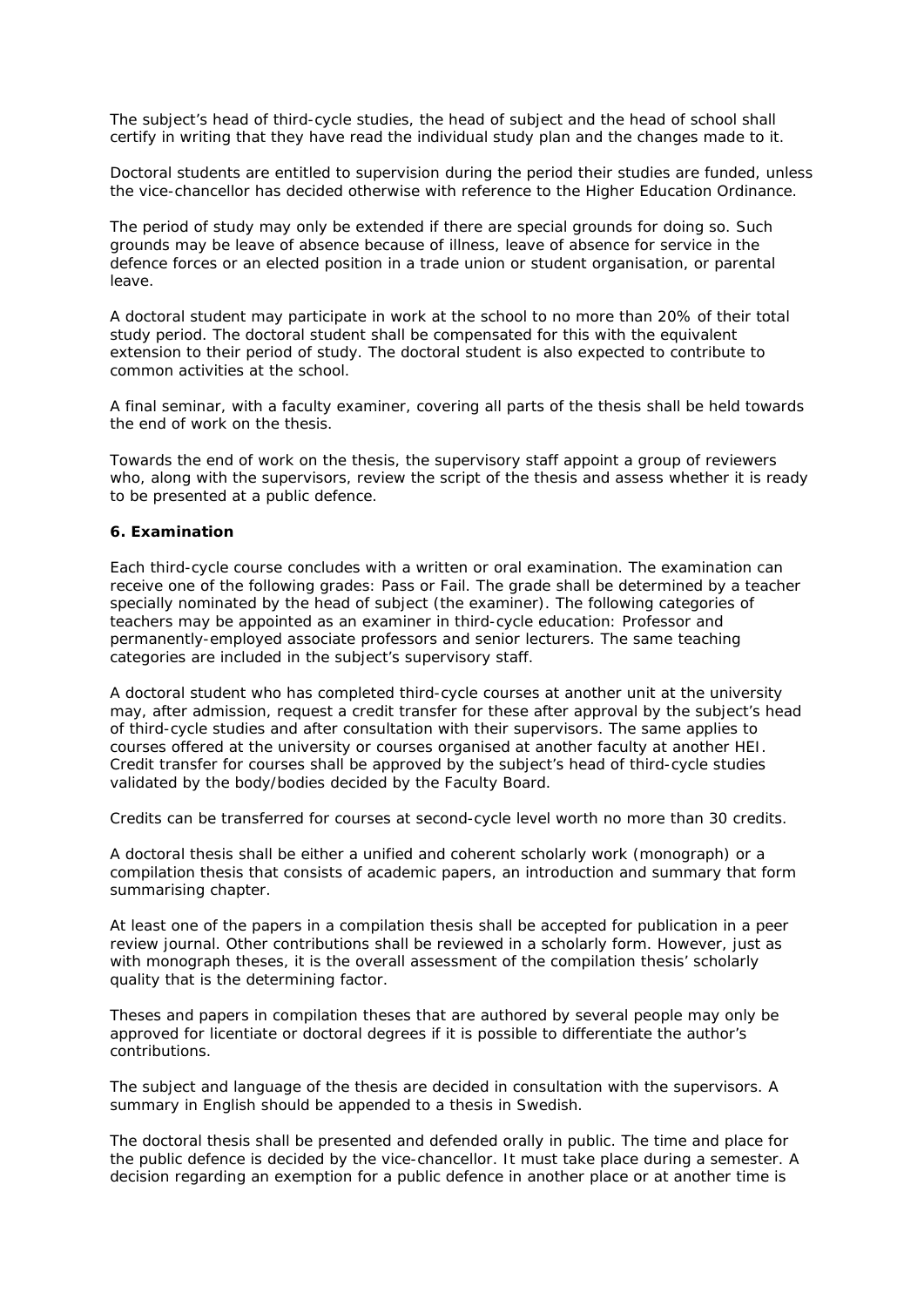taken by the vice-chancellor after special request. The public defence and thesis shall be announced in good time (at least three weeks) before the date of the public defence. The defence shall be led by a chairperson. At the defence there shall be a faculty examiner who reviews the thesis' scholarly quality. The faculty examiner shall have at least associate professor level expertise. The supervisory staff, in consultation with the head of subject, propose the chair of the public defence, faculty examiner and examining committee. The decision is taken by the Faculty Board or another body appointed by the Faculty Board. The grade for a doctoral thesis shall be decided by an examining committee. The faculty examiner may be present at the meeting of the examining committee and participate in the discussion, but not in making decisions. The same applies to the supervisors and the chair of the public defence.

Normally, an examining committee in the subject has three members, of which one shall be appointed chair. The composition shall normally be as follows: one member comes from the subject at Södertörn University, a member comes from another subject at Södertörn University, and one member comes from the Sociology department at another HEI. A person who has supervised the doctoral student may not be a member of the examining committee. The committee shall itself appoint its chair. An even gender distribution shall be aimed for when appointing the examining committee.

A doctoral thesis shall be given one of the following grades: Pass or Fail. When grading, the content of the thesis and its public defence shall be considered. A motivation for the decision to award a Pass grade shall not be stated on the certificate or in the minutes of the examining committee. A member of the examining committee who wishes to register a reservation regarding the majority decision may have this noted in the minutes of the meeting or other documentation of the decision, but not on the degree certificate.

Normally, all course credits shall be completed before the public defence takes place.

# **7. Admission to third-cycle programmes for the purpose of earning a licentiate degree**

# *Subject implementation regulations*

Sociology has no specific admission to Licentiate programme, but a Licentiate degree can be a stage of a doctoral degree.

A Licentiate degree covers 120 credits, as follows:

- Courses, 45 credits
- 75 credits for a Licentiate thesis.

#### *Local implementation regulations for third-cycle courses and programmes at Södertörn University*

The following are the university-wide regulations for Licentiate degrees. Steering groups for research areas for doctoral studies are otherwise tasked with creating their own routines for the examination of licentiate degrees.

• The Licentiate thesis shall be available at least 3 weeks prior to the examination.

• The Licentiate thesis does not need to be published in printed form unless there are special circumstances.

• The Licentiate thesis shall be reviewed by a faculty examiner and be defended publicly. The chair of the examining committee must have competence that is at least that of associate professor.

• No later than two semester weeks before the examination, a popular summary in Swedish of no more than one A4 page shall be emailed to nyhetsgruppen@sh.se, as a basis for press